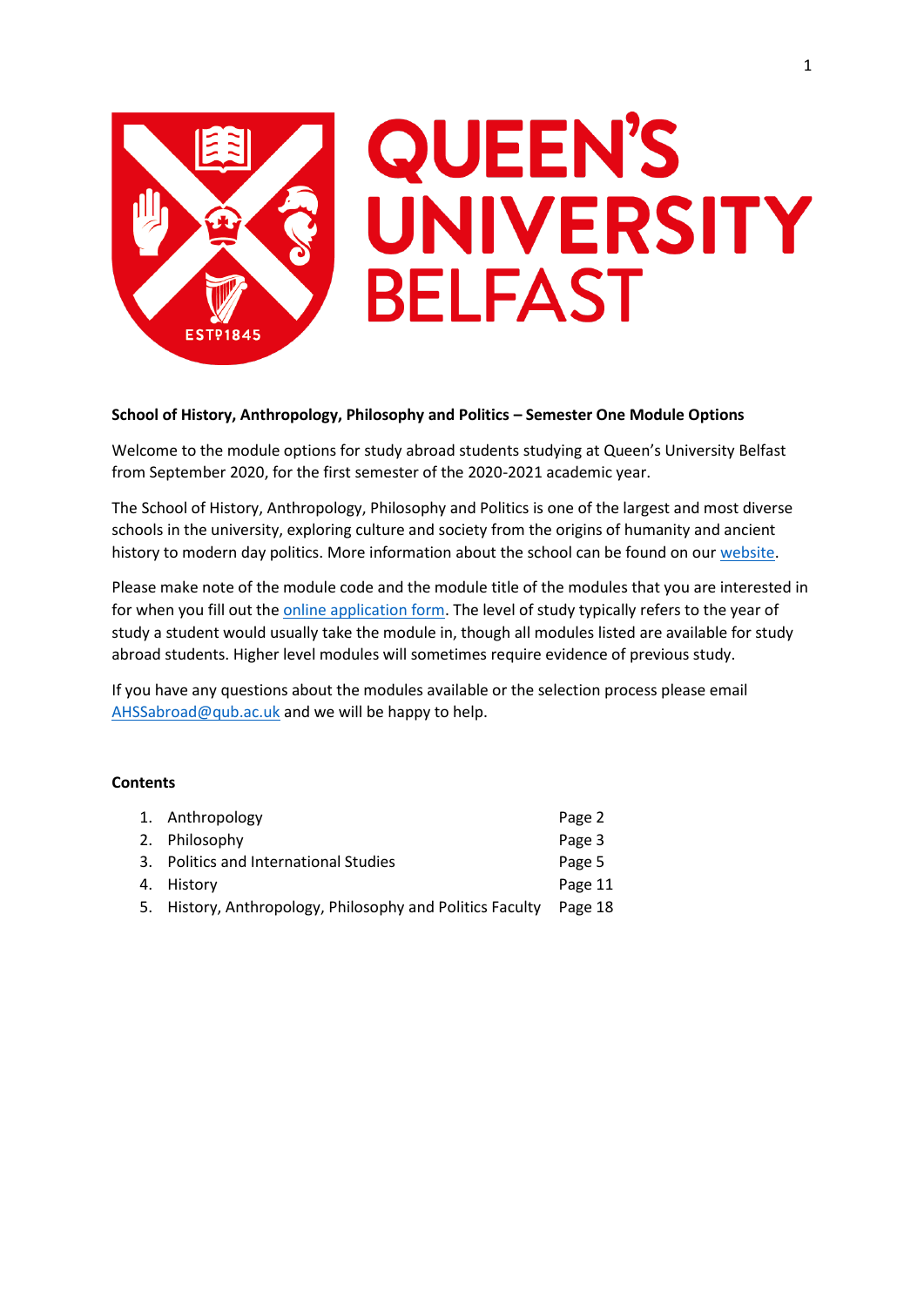# **Anthropology**

## **Being Human: Evolution, Culture and Society**

#### *ANT1001 – Level 1*

This course is designed to introduce students to social anthropology through a discussion of the key concepts in the discipline, and a consideration of the principles which underlie family life, kinship, sexuality and gender relations, and gaining a livelihood in different parts of the world.

# **A World on the Move: Historical and Anthropological Approaches to Globalisation**

# *ANT1003 – Level 1*

This module provides an anthropological introduction to the study of globalisation, using comparative case studies from the contemporary and the historical record, and outlining links with perspectives in the field of history. Among the issues discussed are: global and local linkages in a world of economic, cultural and political connectivity; cultural convergence and the expression of cultural difference; migration, refugees, trafficked people, tourism; diasporas, the idea of home and national borders; transnational family networks in the contemporary world; global and local regimes of power and resistance.

#### **Key Debates in Anthropology**

## *ANT2022 – Level 2*

This module will examine the theme of culture from an anthropological perspective. Focusing on an assortment of critical thinkers and formative texts, it addresses the relation of culture to race, society, history, practice, embodiment, emotions, power, the politics of identity, the state, and globalization. The course examines some of the foremost anthropologists who have contributed to these topics, drawing on functionalist, structuralist, Marxist, reflexive and other traditions of thought.

# **Hanging out on Street Corners: Public and Applied Anthropology**

## *ANT2038 – Level 2*

The course is designed to introduce students to qualitative, ethnographic, methodologies and particularly explore their applied use in the social sciences and policy analysis. It will examine the differences between qualitative and quantitative methodologies, understanding the strengths and weaknesses of each. This will allow students to be able to argue for the utility of ethnographic methodologies in further modules (dissertation).

## **In Gods We Trust: The New Science of Religion**

#### *ANT3150 – Level 3 – Students may need to show evidence of previous study.*

Drawing on new scientific advances, this religion course examines foundational questions about the nature of religious belief and practice. The course is based on the idea that religion is a naturalistic phenomenon — meaning it can be studied and better understood using the tools of science. Religious belief and practice emerge naturally from the structure of human psychology, and have an important impact on the structure of societies, the way groups relate to each other, and the ability of human beings to cooperate effectively. Topics to be covered will include traditional and contemporary theories of religion, with a special emphasis on cultural evolutionary models, as well as how scientific and humanistic scholarship can benefit from mutual engagement. The module will have an emphasis on contemporary issues in the study and practice of religion (e.g. new scientific theories of religion, the current debates between atheists and theists, and the role of religion in violent conflicts).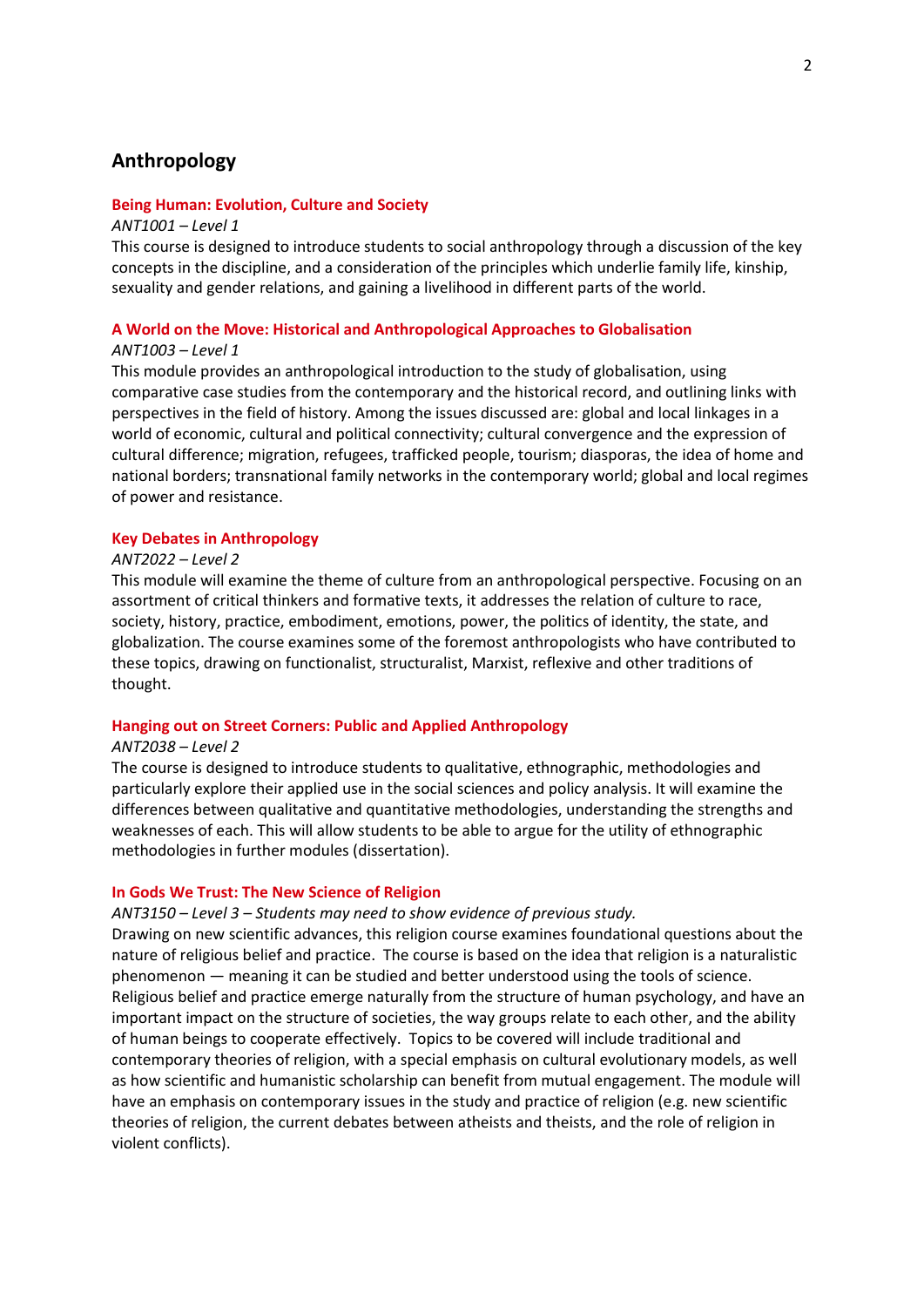# **Philosophy**

## **Philosophy and Human Nature**

#### *PHL1001 – Level 1*

An introduction to some fundamental philosophical problems arising from theories of human nature in the western philosophical tradition, and to the methods which philosophers use for solving them, including techniques of sound reasoning and argument. Topics covered will include the soul, personal identity, free will, God and evil, and life after death (among others). Reference will be made to the ideas and arguments of many important figures in the history of philosophy, including Plato, Aristotle, Aquinas, Descartes, Hume and Kant.

#### **Moral Theories**

#### *PHL2000 – Level 2*

This module explores both the status and content of morality. Drawing on historical and contemporary sources, it addresses a broad range of metaethical and normative questions, including: can morality be objective? Are moral judgments based on feeling? Are there any reasons to be moral? Is moral truth relative to particular cultures or societies? What makes right acts right? Does the end justify the means? Are there any absolute restrictions on human conduct? Is happiness all that matters? Do animals have rights?

#### **History of Philosophy**

#### *PHL2016 – Level 2*

This module introduces students to some of the central texts in modern philosophy, including Descartes' Meditations, Hume's Enquiry Concerning Human Understanding, Kant's Metaphysics of Morals and Hegel's Phenomenology of Spirit. Topics to be covered include: empiricism and rationalism, scepticism, induction, causation, free will, moral autonomy and moral obligation, the development of self-consciousness, the master-slave dialectic and mutual recognition.

## **Issues in the Philosophy of Science**

*PHL3001 – Level 3 – Students may need to show evidence of previous study.*

This will be an exploration of fundamental philosophical issues raised by the practice of science. It will cover issues in scientific methodology, scientific knowledge, the language of science, the relation between scientific theories and reality, the rationality of science and progress and the relation between science and society. By examining these issues we shall attempt to solve the demarcation problem: is there a principled way to distinguish legitimate scientific enterprises from pseudosciences? Is the special status of science in our society justified? Or is the practice of science just one human activity among the others? Other questions we shall attempt to answer are whether the practice of science is truly objective and immune from the influence of culture and ideology, and what the relation between science and philosophy should be.

#### **Topics in Epistemology**

*PHL3013 – Level 3 – Students may need to show evidence of previous study.* This module explores some of the major topics in contemporary epistemology, especially the epistemology of testimony, and contextualism and its rivals.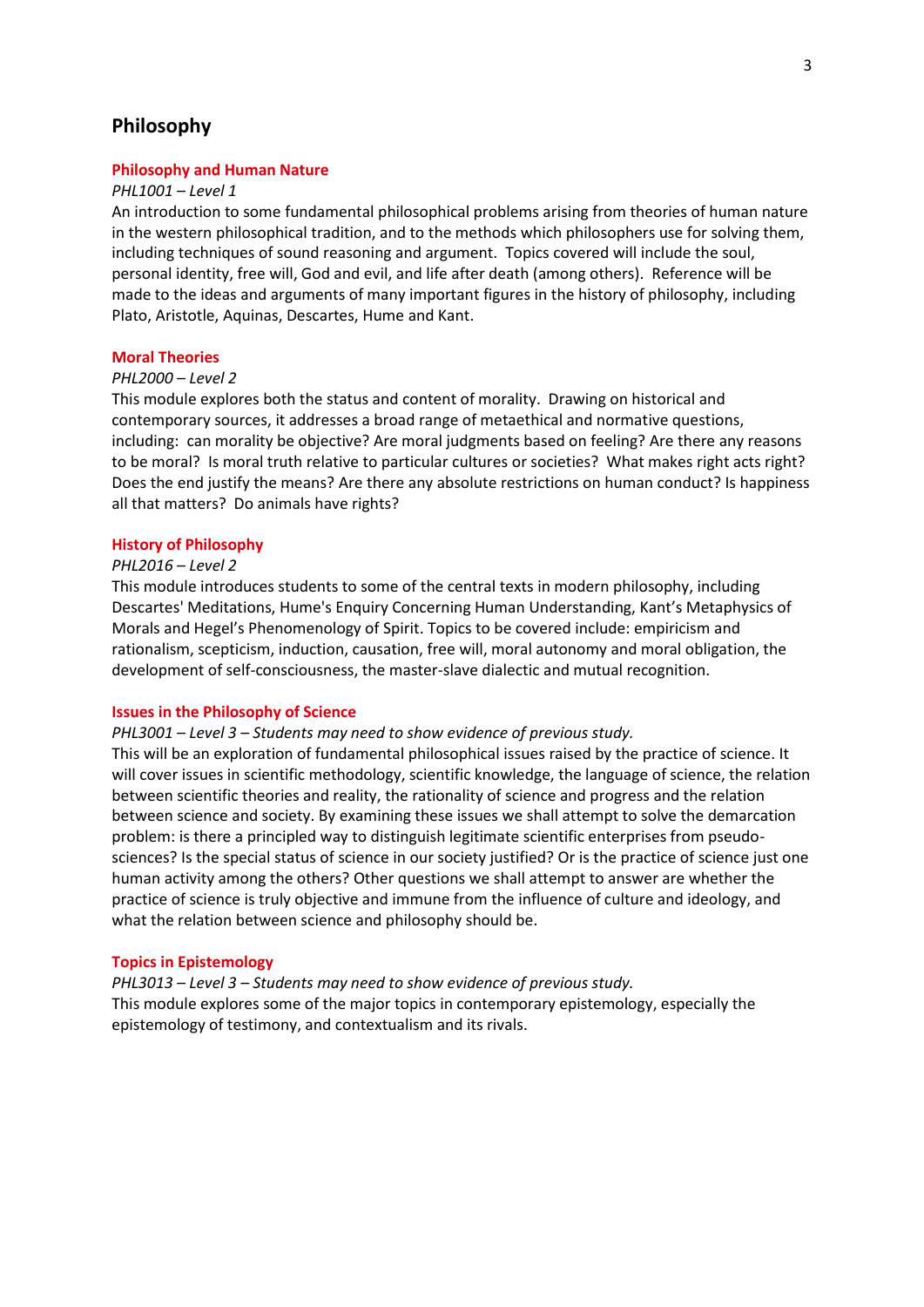## **Philosophical Theology**

*PHL3034 – Level 3 – Students may need to show evidence of previous study.*

This module will provide a systematic, philosophical approach to understanding and engaging with a number of topics in Christian Theology. Topics to be discussed will include divine eternity and God's relationship to time, divine foreknowledge and human freedom, theological anthropology, and Christology. In pursuing these topics we will engage both with historical and contemporary sources.

# **Applied Ethics**

*PHL3064 – Level 3 – Students may need to show evidence of previous study.*

This module explores some of the major issues in contemporary applied ethics. The precise themes discussed may vary from year to year, but examples of topics which may be discussed include: the badness of death, the wrongness of killing, abortion, euthanasia, population ethics, genetic engineering, climate ethics, and intergenerational justice.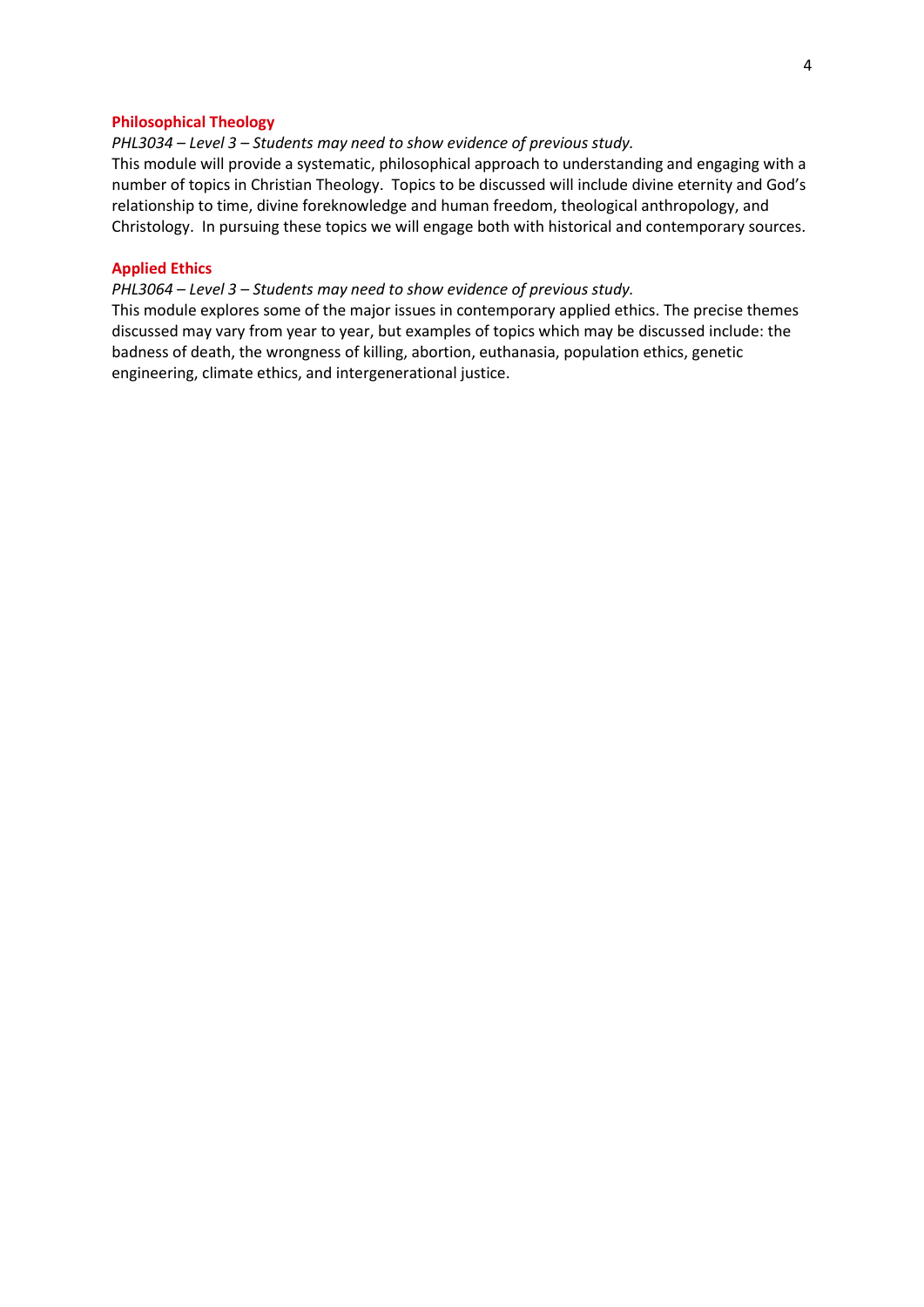# **Politics and International Studies**

#### **World Politics**

#### *PAI1006 – Level 1*

The module examines the development of the international system and raises questions about how and whether this system is changing in light of processes of globalisation. International relations theories of realism, idealism and critical approaches will be introduced, as well as issues of war and conflict, global inequality, poverty, climate change, race and gender.

# **Perspectives on Politics**

# *PAI1007 – Level 1*

This module aims to introduce students to the broad field of political theory and philosophy, a necessary and integral component of the study of politics generally. Taking a contemporary approach to the subject, the module stresses the vital importance of theoretical enquiry for understanding, analysing, and criticizing everyday socio-political life. Students are therefore introduced to key concepts and problems in the study of politics, including the meaning of democracy, the fraught relation between the individual and society, and the contested nature of power and political authority. In exploring these themes, students come to an appreciation of the complexities surrounding our everyday notions of democratic rule, freedom, justice, citizenship, government, and power.

#### **Comparative Politics**

#### *PAI1009 – Level 1*

The purpose of this course is to explore key themes in British and Irish Politics in a comparative perspective. The aim is to enable students to understand current politics by comparing Britain, Northern Ireland and the Republic of Ireland to each other and also to other developed democracies. The course opens with two lectures that lay out the ideas behind comparison as a tool of understanding. Subsequent topics include: party systems, electoral systems, government formation, inter-party competition, intra-party competition and devolution.

## **Politics and Policy of the European Union**

## *PAI2001 – Level 2*

This module serves as in introduction to the European Union and demonstrates how this evolving and expanding tier of European governance impacts on national political systems. The module is divided into three parts. The first part sets the scene for the study of the EU and introduces students to the evolution of the EU, the treaty base and the theories of integration. The second part explores the composition and powers of the main EU institutions (such as the Commission, the European Parliament, the Council and the Courts). It also accounts for the decision making process and the role of NGOs in the EU system. The final part focuses on the EU policy base and seeks to explain where and why the EU is active in certain policy areas. It examines a series of salient policy areas including the common agricultural policy, environmental policy, foreign and defence policy, enlargement and competition policy.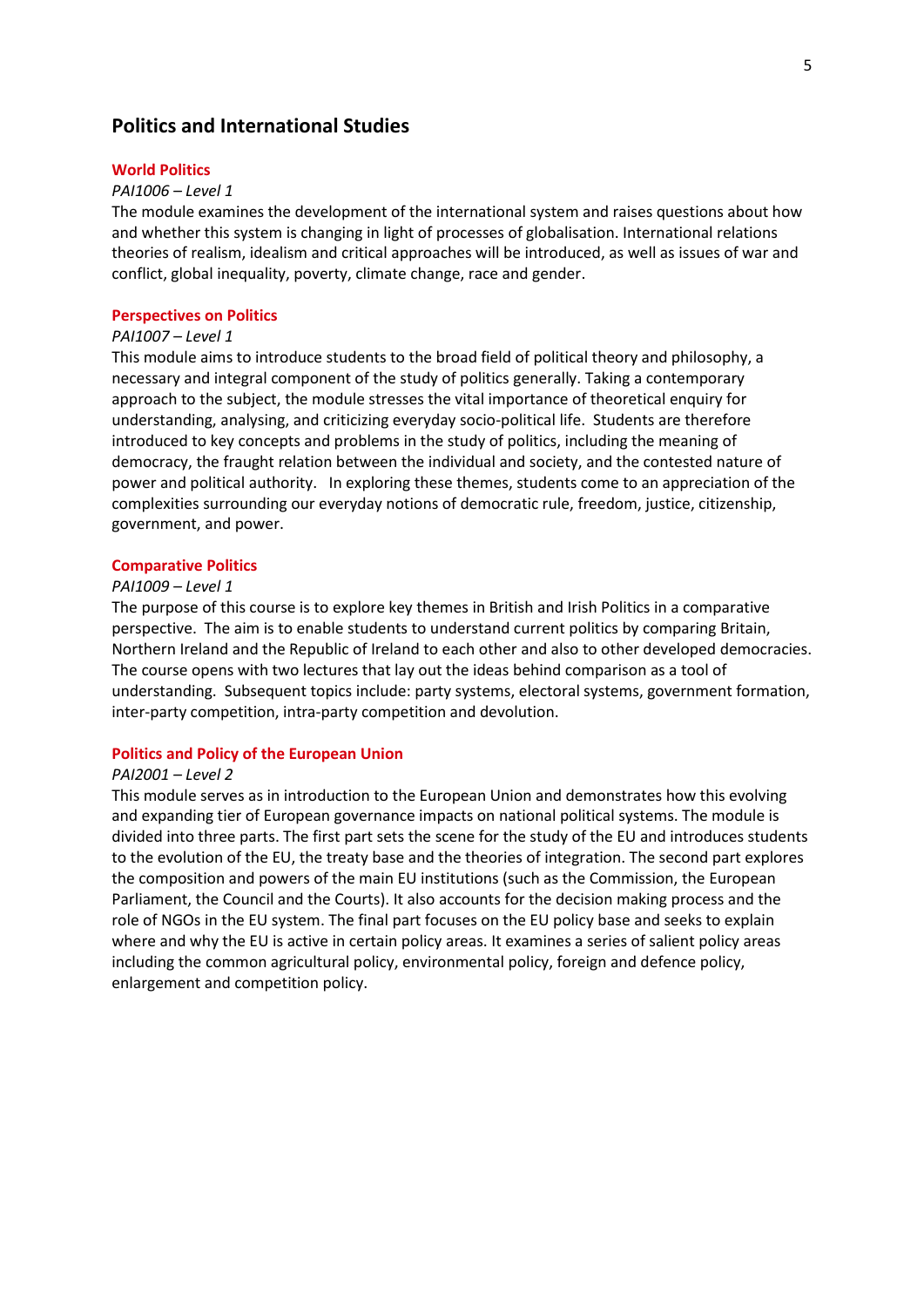# **Modern Political Thought**

# *PAI2005 – Level 2*

This module focuses on a critical analysis of key texts and themes in the history of modern political thought. The study of the work of key thinkers in the modern era serves a range of purposes. Firstly, we can, in some instances, learn directly from these works, acquiring ideas that we can apply to our own circumstances. Secondly, through studying these texts we can learn about ourselves and our own political, ethical, and intellectual situation, through coming to a better understanding of how these works have contributed to shaping the world that we live in. Finally, through engaging with the complex arguments constructed in classic texts we can hope to learn how we might come to construct political arguments of our own. The choice of texts to be studied may vary from year to year.

### **The Politics of Deeply Divided Societies**

#### *PAI2011 – Level 2*

In this module we study the politics of deeply divided societies such as Northern Ireland, South Africa under Apartheid and the Israeli-Palestinian conflict. The module is built around an examination of ethnic and national conflict in terms of global politics. A range of comparative themes are studied as they relate to dimensions of conflict such as violence, civil disobedience and strategies for the management of such conflicts by state and non-state actors. Challenges to power and claims to legitimacy are key elements of our study. We also focus on prescriptions for the resolution of conflicts including partition, power-sharing and negotiations. The failure and successes of respective peace processes are also examined to draw on lessons for future conflict resolution efforts.

## **International Relations**

## *PAI2017 – Level 2*

This module sets out to help students understand and analyse the development of International Relations as a discipline through its theories and major issues. The key theories of international relations are examined, from Realism, through Marxism to contemporary approaches such as Poststructuralism, with a focus upon how each one criticises and responds to the others revealing its strengths and weaknesses. Within this, major issues of international relations will be explored from a theoretical and conceptual perspective, such as the balance of power, peace, international society, norms and gender. Finally, the course turns to modern challenges to the discipline of International Relations, such as International Political Economy, the spread of Globalization, and contemporary concerns with security and the War on Terror. The module therefore considers how well International Relations is responding to these challenges.

## **The Politics of Irish Literature**

#### *PAI3005 – Level 3 – Students may need to show evidence of previous study.*

This module examines Irish political and cultural debates and battles about identity, society, the past and the future, as revealed through written sources (novels, plays, polemical literature, historywriting, journalism) from the eighteenth century to the present day. Literature has had, and continues to have, an important role in manifesting and influencing political consciousness in Ireland. This module considers the production of a range of Irish writing, and the importance that texts had in both reflecting and shaping historical awareness, political thought, and identity.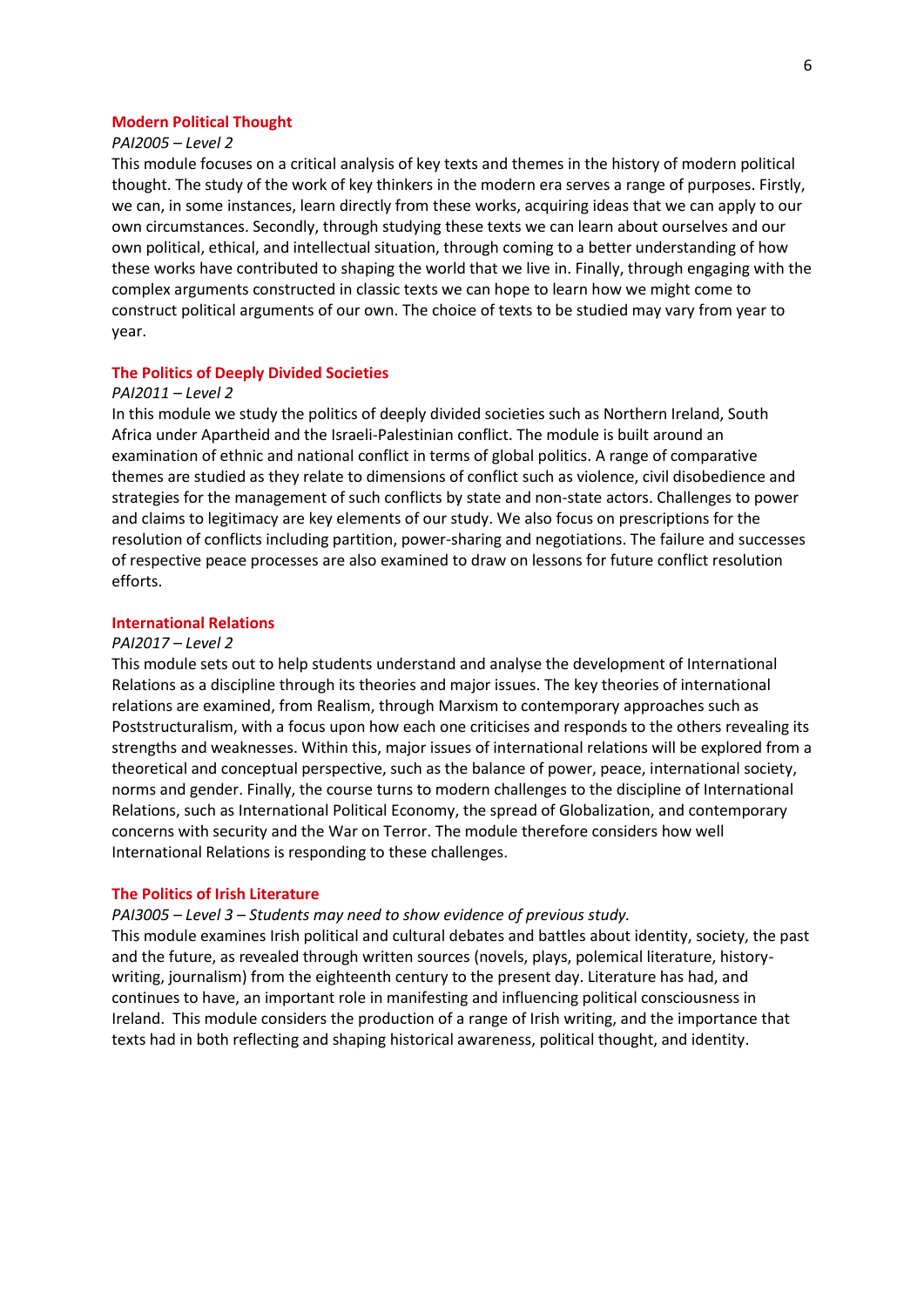### **Gender and Politics**

*PAI3008 – Level 3 – Students may need to show evidence of previous study.*

This module discusses the relationship between women and politics in the contemporary period. It approaches the topic from three perspectives – feminist political thought; women and nationalism; and women's political representation. The course encourages students to make comparisons in political thought and practice. It emphasises the relationship between women and politics in established democracies in Europe, North America and Australia and New Zealand, though other country cases are also addressed. Lectures cover radical and liberal feminism, the women's liberation movement, political parties and gender quotas, nationalist conflicts and gender, and women in parliament. Students taking this module are encouraged to read widely and to take an active part in class and tutorial discussions.

### **Middle Eastern Politics**

## *PAI3011 – Level 3 – Students may need to show evidence of previous study.*

This module is built around a problem-solving approach to the study of the Middle East and politics affecting the region. It looks at the enduring issues and problems associated with the perspectives of impact of colonialism on the region and poses critical positions around these issues. Protracted conflicts, political-economy, religion, ethnicity and gender are also approached in terms of a problem-solving approach as they relate to the state and politics in the Middle East. The module identifies factors that characterise the region and are unique to its political life. The state and ideology is questioned, with the influence of imported western models and their effects on the natural system of politics that had governed the region for centuries previously. The impacts of the Arab Awakening/Arab Spring will also be examined throughout.

## **Earth, Energy, Ethics and Economy: The Politics of Unsustainability**

#### *PAI3026 – Level 3 – Students may need to show evidence of previous study.*

The continuing problematic relationship between key dynamics of modern economic and social systems and the non-human world is one of the most pressing issues of the 21st century and will continue shape the political agenda both nationally and globally. This module will examine some of the key debates of the politics of sustainable development, including: green ethical and political theory; the role of the environment and nature in political theorising; the economic and policy alternatives to unsustainable development and the normative underpinnings of a sustainable society.

#### **Arms Control**

#### *PAI3039 – Level 3 – Students may need to show evidence of previous study.*

The module will introduce the student to arms control as a part of national security policy and strategy. The focus of the module is mainly on strategic arms control of the 20th Century and early 21st Century. The module focus is on nuclear arms control and the structures of world order. The Nuclear Non Proliferation regime will be the basis for the analysis of the arms limitation and arms reduction treaties of the 1970s to 2000s. The module will thus deal with SALT I, SALT II, with START, New START and the INF Treaty. The MBFR negotiations and CFE treaty will offer a bridge to the wider spectrum of arms control. Humanitarian arms control, biological and chemical arms control regimes and control or prohibition of space based weapons will also feature. The module will offer a classic and a critical introduction into arms control theory.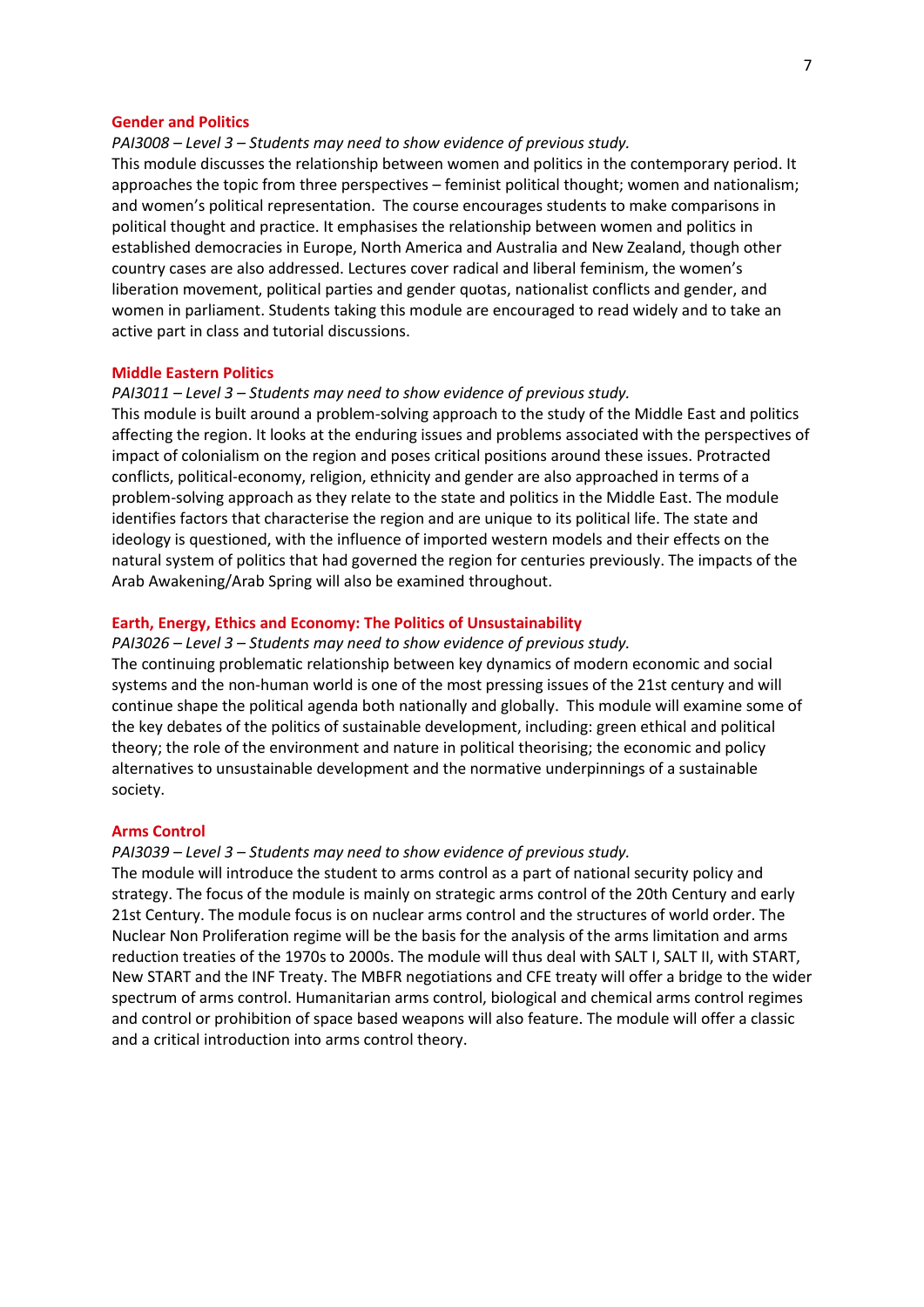# **Asylum and Migration in Global Politics**

*PAI3041 – Level 3 – Students may need to show evidence of previous study.*

Bilateral and multi‐lateral relations are imbued with concerns about controlling the movement of people as states work with and respond not only to each other, but to non‐governmental and international organizations. These dynamics are imbued with global power relations, with changing notions of security and with age‐old questions of sovereignty, citizenship, and belonging. The dominant policy direction favours solutions that emphasize either preventative protection or repatriation, both practices of containment and conflict resolution and management. We are witnessing a decline in the traditional category of refugees, but a rise in the number of internally displaced persons. Economic deprivation and poverty continues to pair with conflict to drive migration that muddies the waters between "forced" and "voluntary" categories. Increasing incidents of human smuggling and human trafficking, and a failure in many circles to effectively distinguish between the two, are demanding new policy innovations that are linking international criminal law to diplomatic relations – and migrants are caught in the middle. Finally, emerging categories such as "environmental refugees" are challenging the current refugee regime, which remains rooted in the 1951 Convention.

This module will examine these changes in the fields of refugee and migration studies, asking questions that assess not only shifting policy and practices but also the impacts these shifts have on the lived lives of migrants themselves. We will engage these questions and the issues they raise through thoughtful and critical dialogue. We will focus on the politics of migration and citizenship as dynamic practices rather than pre‐determined institutions, and ask what roles the various structures and frameworks of contemporary International Relations play in these politics. Importantly, we will also ask what role individuals play, and examine the politics of voice and agency in both shaping, contesting and resisting state practices. To tackle these issues, we will engage with both policy and theoretical literatures and illustrate conceptual and philosophical arguments through extensive use of specific case studies from different regions of the world. We will emphasize contemporary and emerging issues, but also look at the historical contexts and questions that shape the politics of migration and citizenship as they exist today.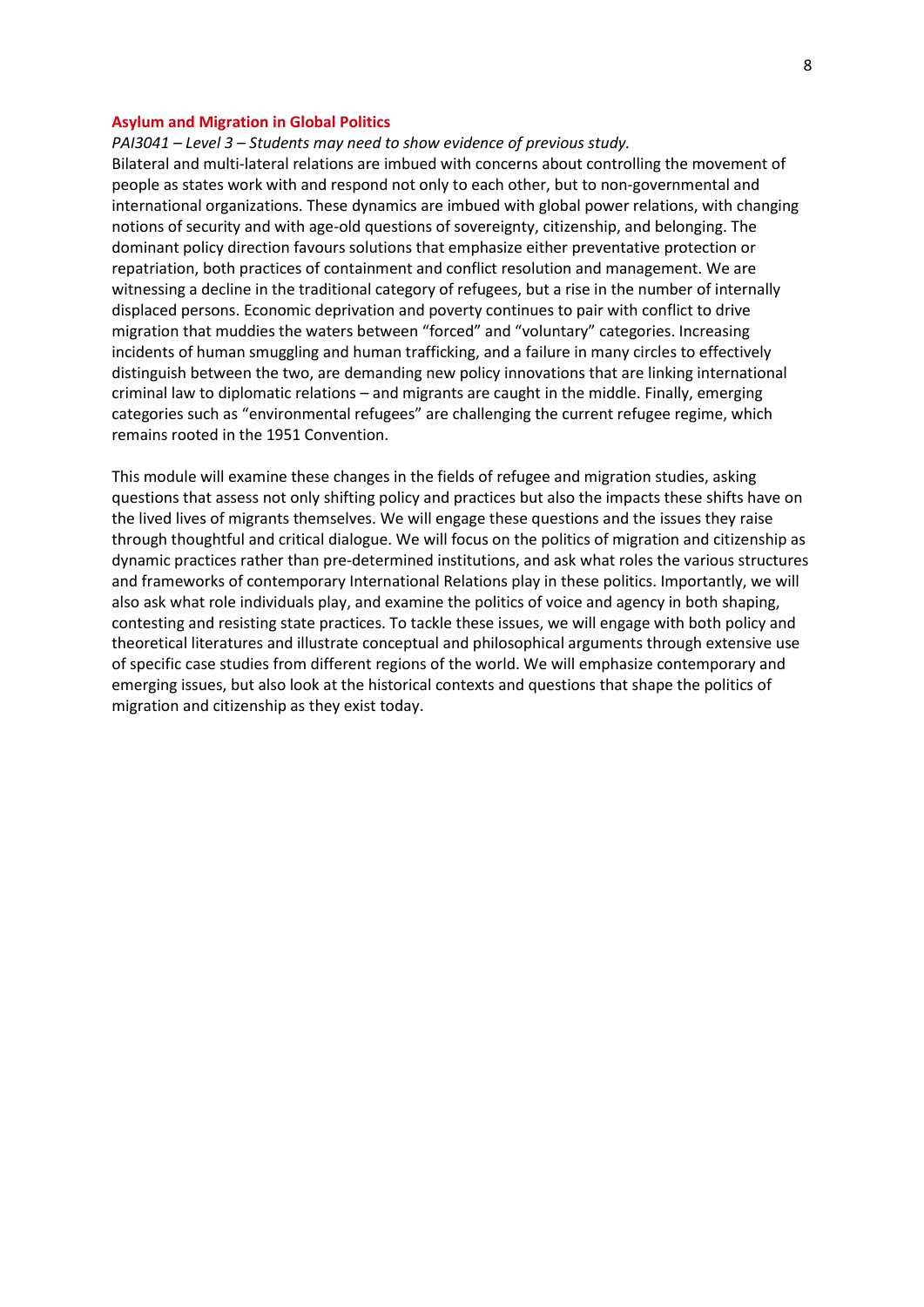## **National and Ethnic Minorities in European Politics**

## *PAI3059 – Level 3 – Students may need to show evidence of previous study.*

Often trapped between the competing logics of nation and state, minority groups in Europe have played an important role in the twentieth century's bloodiest tragedies and have been targeted in many conflicts. However, contemporary Europe offers a substantial institutional approach to put minority issues on an entirely novel footing. This course looks at the role of minority groups in Europe addressing their competing claims over political representation, economic resources and cultural rights that persist throughout the Union. The course will examine minority issues from a comparative perspective to shed light on challenges that face specifically postcommunist European societies and will address issues pertaining to recognition of minority rights in the 'older' EU member states.

We start with the analyses of the origins of minority rights, the establishment of the European minority rights regime, and the relationship between national minorities and majorities in contemporary Europe. The module will engage with issues on European minority rights agenda moving beyond the perspective of nation-state, and will focus upon the impact of both, social processes domestically and geopolitical considerations regionally to enhance understanding of complicated relationship between the human rights and non-discrimination agendas globally. It engages literature on postcommunist Europeanisation, minority rights regime and accommodation of rights of migrants during the complex path of building European institutions. Taking its starting point in theoretical debates of post-cold War minority protection in Europe, the module is focused empirically on European cases, East and West, where tensions between groups have been identified and examined in terms of ethnic and/or national identities. By contrasting the issue relevant for national minorities throughout Europe the course will allow greater understanding of consequences going in hand with the recognition of national minority rights for European societies with growing numbers of old and new minority communities.

### **Politics of the Global Economy**

# *PAI3063 – Level 3 – Students may need to show evidence of previous study.*

This module examines how politics conceived as relations between governments and with and between various socio-economic interests and groups shapes the global economy and the power relations it represents. Various issues addressed in the module include: how to think about power and authority in the global economy; contrasting national models of capitalism; the United States as a global economic hegemon in the post 9/11 era; the political economy of the rise of BRIC; the Doha Round of trade talks; Credit Crunch (causes, implications and responses); the geo-politics of currency rivalry; the global governance of oil; and a new global economic order to replace the old order?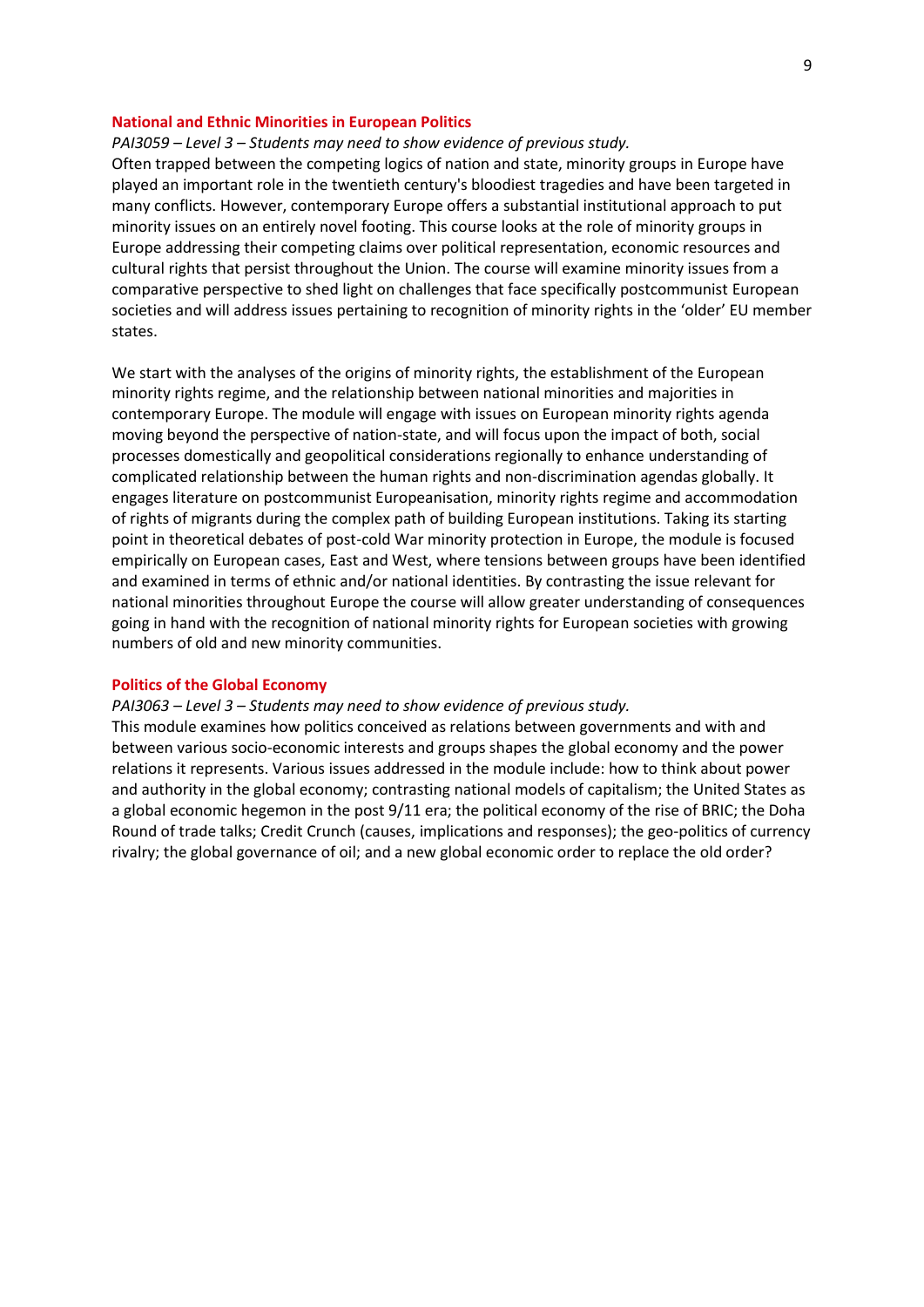# **Northern Ireland: A Case Study**

*PAI3064 – Level – Students may need to show evidence of previous study.*

This module will explore the dynamics of the Northern Ireland conflict with reference to its wider political context, and examine the peace process with consideration of its international and comparative dimensions. Accordingly, it will consider the Northern Ireland problem as a residue of the historic conflict between Britain and Ireland, and a failure to resolve political relationships in these islands. The module will reflect on how these relationships have evolved in recent decades, and how international factors have played an ultimately positive part in this. For example, it will examine the role of European integration in facilitating a more co-operative relationship between London and Dublin over Northern Ireland, and how the White House was able to overcome unionist suspicions of Irish-American interference to play a highly constructive supporting role in the peace process. It will also attempt to evaluate critically the success of the peace process, both in terms of relations between the two communities in Northern Ireland, and more broadly between Britain and Ireland. Finally, the module will consider debates as to whether the Northern Ireland peace process and Good Friday Agreement provide a "model" for ending conflict in regions such as the Basque country, or an influence on developments such as the creation of a power-sharing constitution in Iraq.

#### **Challenges to Contemporary Party Politics**

*PAI3067 – Level 3 – Students may need to show evidence of previous study.*

This module focuses on two themes: party system change and the contemporary challenges that affect political parties. Why and how do new parties emerge? Why do old parties survive crises and new party challenges? Who joins political parties and how can we explain the decline in party membership? How can parties and their representatives be more representative of society at large? Should parties be funded through our taxes or private money? Do political parties make a difference in terms of public policy? These are some of the questions that will be addressed in this module. The module is comparative in nature, with a focus on European and North American countries, but discussions of other cases are welcome.

Assessment is designed to hone the students' presentation, writing, critical and knowledge-transfer skills: students make a presentation that is partly assessed through student peer evaluation, write a case-study report and a book review, and write a policy paper in which they advise a (fictional) political party on addressing a contemporary challenge (representation of women and minorities, party finance, or membership).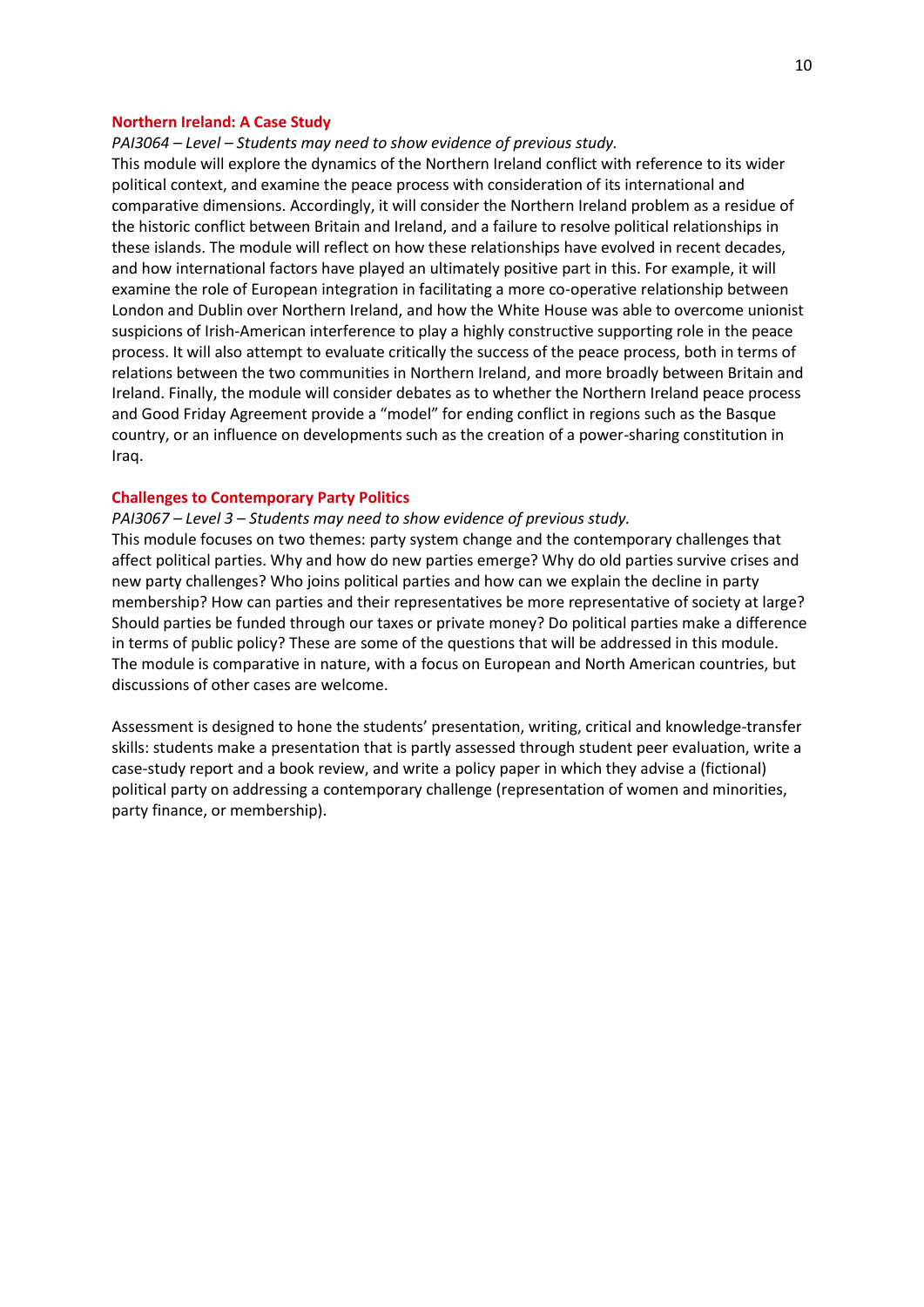# **History**

# **History and Historians: Contested Pasts**

## *HIS1001 – Level 1*

This module will examine a number of controversial historical themes. The controversy arises not only from the historical incidents themselves, but also through the variety of historical interpretations that have been placed on these subjects. The module examines a number of contemporary debates about what constitutes historical truth. It does so via close examination of a number of important case studies: the crusades; the holocaust and slavery. Each provides a fascinating opportunity to discuss questions about the nature of historical truth and the comtemporary importance of history. It will challenge preconceptions about the nature of history, stimulate awareness of the diverse ways in which the past can be studied, and introduce students to parts of the historical enterprise that few are likely to have encountered. Emphasis is placed on developing key skills and this is done by three short pieces of writing. One critically reviews an historical article, a second is a blog/journal, and the third is an essay.

# **Politics and Society in 19th Century Ireland**

# *HIS2011 – Level 2*

The union and post-union government of Ireland; the development of nationalism and unionism in their different forms; the relationship between religion, politics and society; economic and social development, the famine and emigration; gender relations and the family; the land question and attempts to resolve it; Home Rule and resistance to it; Ireland's relations with the British empire.

#### **The Making of Contemporary Britain: 1914 to the present**

#### *HIS2018 – Level 2*

The course examines key debates in British history between 1914 and the present and complements "The making of modern Britain". It charts political, economic and social change in twentieth century Britain, including decolonisation and the loss of empire.

# **The American South 1619-1865**

# *HIS2028 – Level 2*

In a nation which would later commit itself to upholding the ideals of freedom and democracy, the early American South developed a distinct social order based on the enslavement and subordination of Africans and their descendants. This course will explore the development of southern distinctiveness over two centuries, from the evolution of racial ideology in the early Chesapeake to the armed defence of the South's "peculiar institution" in the Civil War.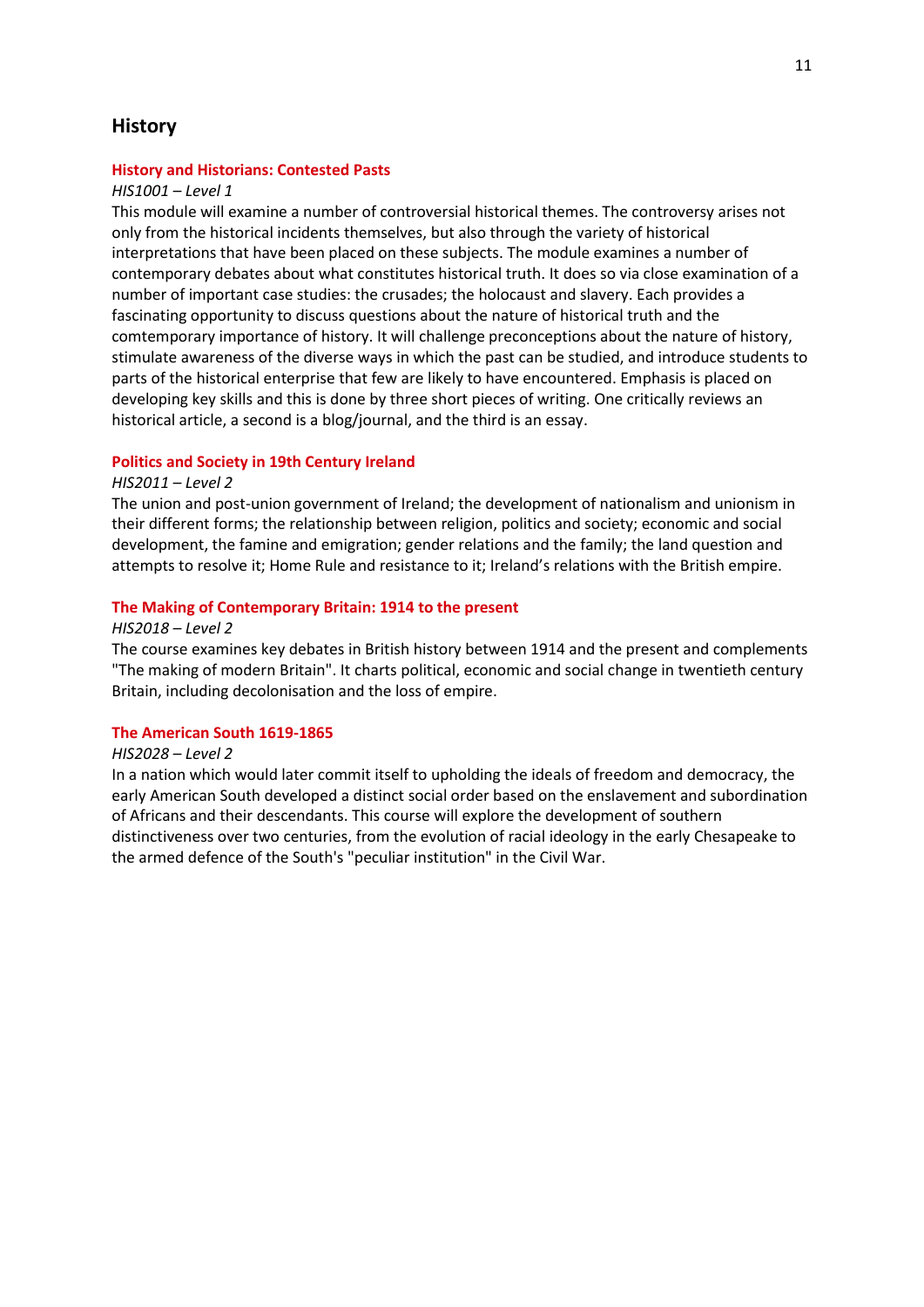#### **The Roman Origins of the East and West; From Augustus to Charlemagne**

## *HIS2049 – Level 2*

This course focuses on one of the most exciting periods in the formation of the East and West, namely, the transition between the ancient and medieval worlds. Invasions of 'barbarian' hordes across the Rhine and Danube frontiers in the fifth and sixth centuries ended a stable system; in the seventh and eighth centuries, the invasions came from the south, as the forces of Islam exploded from Arabia and changed the Mediterranean Sea from a Roman lake to a contested frontier. In response to these political changes, individuals such as Augustine, Jerome, Basil of Caesarea, Gregory Nazianzos, Basil of Nyssa and John Chrysostom sought to incorporate the Classical heritage into the Christian life. Beginning with the Emperor Augustus, this course charts the development of the Roman empire and surveys its major institutions and culture, from the mechanics of autocracy to the character of polytheism. The success of Christianity within this empire is examined, particularly in relation to persecution and the ways in which the triumphant Christian church shaped 'late antiquity' are explored. This world, however, became subject to forces of change that transformed it dramatically. The course proceeds to highlight the significance of Theoderic, King of the Ostrogoths, who strove to unify Roman and barbarian cultures. It also examines Justinian the Great, the Byzantine emperor, whose attempt to reunite the Roman world ultimately failed. This course looks at Rome's successor states in the East and West, namely medieval Byzantium, Frankish Gaul, Ostrogothic Italy and Visigothic Spain. The emphasis is on the theme of continuity and change. We look at how the Franks, having conquered Gaul, drew on Roman imperial and Christian ideology to legitimise their authority; how the Visigoths, having established their authority in Spain, produced a remarkably rich Roman-based culture; how the Romans of Byzantium, under hammer blows of Gothic, Hunnic and Muslim invasions, forged an enduring Byzantine culture combining Roman polity, Greek civilisation and Christian religion.

#### **Europe between the Wars 1919-1939**

## *HIS2050 – Level 2*

The course will stress the major themes and distinctive modern conflicts of the interwar period, particularly those resulting from World War I and leading to World War II. Considerable attention will be given to the rise of fascism, Nazism and other forms of right-wing authoritarianism. The internationalisation of the Spanish Civil War will be used as a case study to explore political polarisation and the gradual collapse of the post-Versailles order. Throughout the course, students will become familiar with the cultural and social implications of the interwar clash of ideologies, including the impact on women, children and ethnic minorities.

#### **Life, Love and Death in England and Ireland, c.1350-c.1700**

# *HIS2052 – Level 2*

This module will consider the history of the family between c.1350 to c.1650. It will focus primarily upon England, drawing comparisons with the situation in Ireland as and when appropriate. Topics covered will include birth and childhood, adolescence, courtship and marriage, work and leisure, old age and death. Throughout, equal weight will be given to the consideration of men and women. The module will look at continuity and change against a background of social, economic and religious upheaval. Students will examine these broad historical debates, but will also study a variety of primary source material.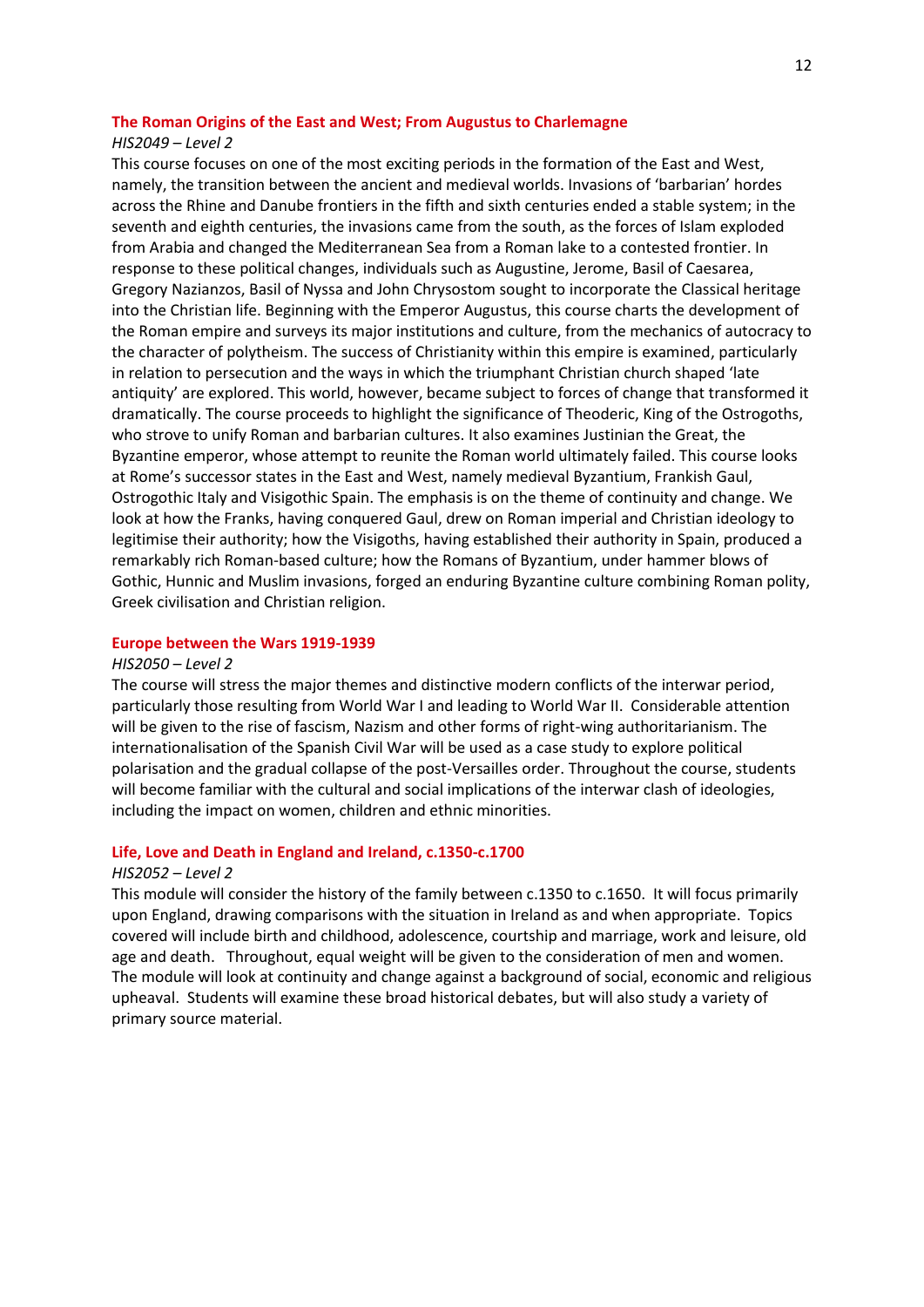#### **Uniting Kingdoms**

### *HIS2064 – Level 2*

The aim of the course is to examine the interrelationships between the kingdoms of England, Scotland, and Ireland from 1603 to 1815 and the factors contributing to the formation of the United Kingdom of Great Britain and Ireland in 1801. It will provide an overview of the principal events and developments following the union of the Crowns in 1603, including the wars of religion of the mid seventeenth century, the establishment of a 'parliamentary monarchy' in 1688, the Anglo-Scottish Union, the rise of the press, the making of empire, religious and intellectual change, Jacobite rebellions, the 1798 rising in Ireland and the British-Irish Union. An important feature of this module will be the use of primary printed materials through electronic databases, especially EEBO and ECCO, for which training will be provided.

#### **Apocalypse! End of the World**

## *HAP2065 – Level 2*

The aim of the course is to introduce students to historical and anthropological reflection on millennial / millenarian beliefs and movements across space and time. Taking a long view of historical events and using case studies of present-day groups that attend to ideas about the end of the world, taking advantage of the interdisciplinary character of the School, and using a wide range of primary sources, including novels, film, websites, and ethnographic case studies and film, this course will invite students to consider the ancient roots of millennial theory; its foundational texts, exponents / prophets and movements; examples of well-known failed and successful millennial claims and movements, including the Crusades, radical puritans, Mormons, Jewish Zionists, American evangelicals, new religious movements, including UFO and suicide cults, and radical Islamists; the use of millennial theory as presentist critique; the development of millennial majorities, and the social, cultural and political implications of their dominance; millennialism's place in utopian theory; and a final consideration of theoretical rejoinders, in which the course leaders encourage students to consider whether millennial claims might be right – for example, in terms of global warming – and whether that might change the way in which historians and anthropologists should approach the subject.

#### **Working Class Communities in the UK 1900-1970**

#### *HIS3012 – Level 3 – Students may need to show evidence of previous study.*

The course examines the nature and history of urban working class community in Britain and Northern Ireland from 1900 to 1970. It takes a history from below approach to the study of these communities. The focus of the course will be on everyday life and, as such, students will encounter a range of primary sources that can best be studied using an interdisciplinary approach. These sources will include film, novels, autobiographies, oral history and more traditional historical materials. Themes to be addressed will include poverty and affluence, family relations, leisure and work, housing and the changing nature of working class community, gender, and youth.

# **Popular Culture in England 1500-1700**

*HIS3018 – Level 3 – Students may need to show evidence of previous study.* Exploration of the cultural world of ordinary people in early modern Europe; the forms of popular culture; the relationship between elite and popular culture; the methodology historians have developed in order to study popular culture.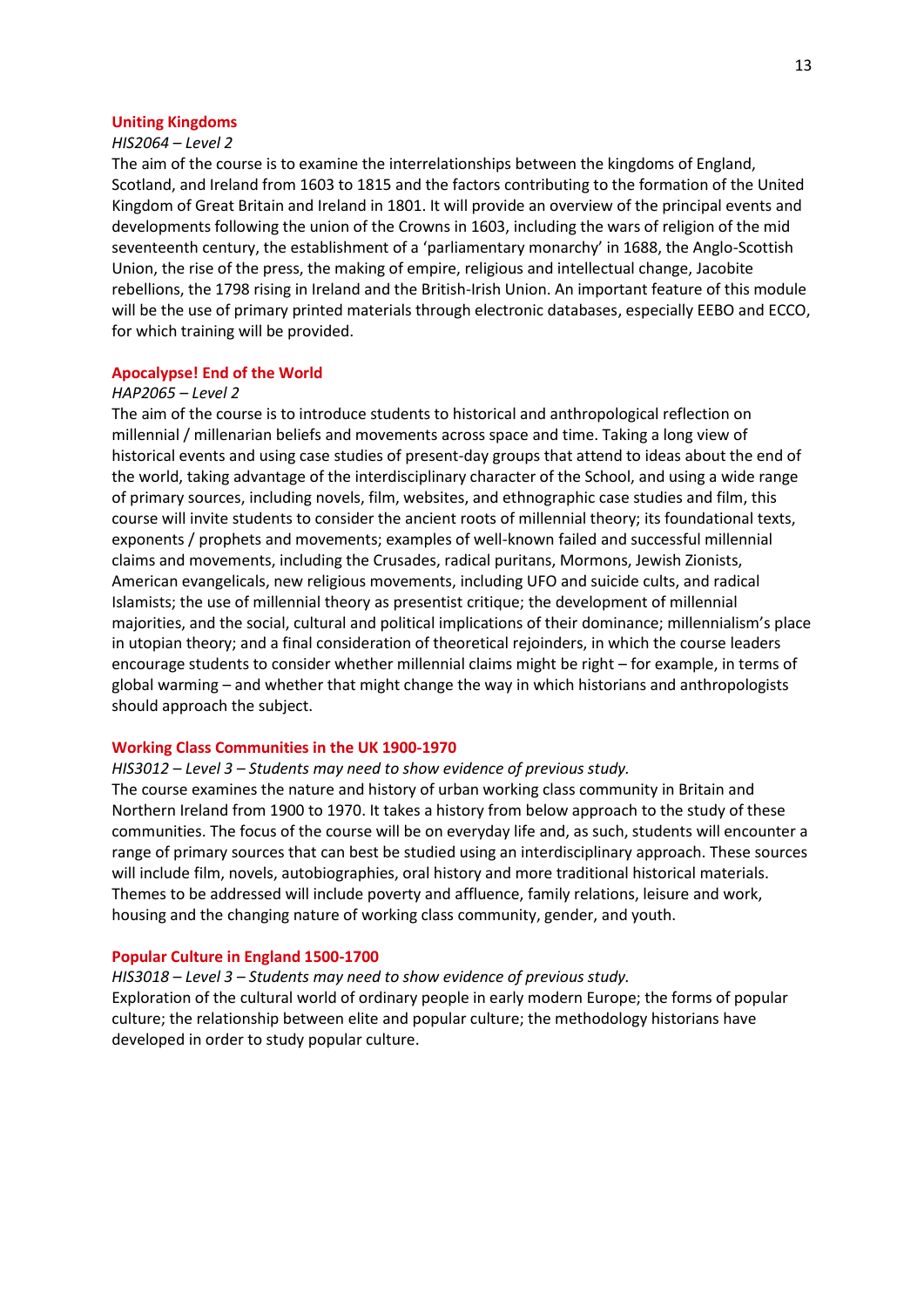# **The American Civil War and Reconstruction 1860-1877**

## *HIS3035 – Level 3 – Students may need to show evidence of previous study.*

Against the backdrop of increasing tensions over slavery, Abraham Lincoln posed the question in 1855 of whether the United States could "as a nation, continue together permanently—forever half slave and half free." The answer came in 1861, when war broke out between the federal government at Washington and the newly seceded Confederacy. The American Civil War and the period of Reconstruction that followed are sometimes referred to by historians as a "Second American Revolution": together they constitute one of the most dramatic social upheavals of the nineteenth century world, and their outcome established the foundations upon which—for better or worse—the modern United States would be built.

Making use of a range of primary sources and some of the best recent scholarship in the vibrant field of Civil War & Reconstruction historiography, we will approach the events through close examination of key historical problems: sectionalism and the causes of war; Lincoln, war and emancipation; slavery and grand strategy, North and South; and Reconstruction & the limits of black freedom.

## **The Soviet Union 1921-1991**

*HIS3039 – Level 3 – Students may need to show evidence of previous study.* The political, social, economic and international conditions leading to Bolshevik success after 1917; the nature of the Soviet state as evolving under Lenin ; the evolution of Stalin's personal rule and the Stalinist system; the nature and limits of de-stalinization under Kruschchev.

# **Evangelical Protestantism in Ulster: From the United Irishmen to Ian Paisley**

*HIS3046 – Level 3 – Students may need to show evidence of previous study.* This course considers how protestant religion and evangelicalism shaped the response of groups and individuals to a variety of issues in the north of Ireland between 1798 and the present. Religious and cultural themes include revivalism, missionary activity, evolutionary science, gender, urban growth, philanthropy and the rise of religious fundamentalism. Political themes include the development of unionism, church and state in Northern Ireland, and Paisleyism. Students will be encouraged to place Irish developments in a broader context . They will encounter a range of primary source material including sermons, pamphlets, newspapers, religious tracts, sound recordings, and photographs.

# **The Rise of Christianity 2: The Conversion of the Roman Empire**

#### *HIS3071 – Level 3 – Students may need to show evidence of previous study.*

A study of the growth of the Christian community within the Roman world from the destruction of the Temple in Jerusalem (AD 70) to the death of Constantine the Great (AD 337). Students will assess the variety and character of early Christian teaching; the appearance and definition of heresies; the literary interaction between the upholders of Roman religion and Christians; the nature and extent of persecution within the Roman empire; the conversion of Constantine the Great (c. AD 312) and its significance for the Roman empire.

## **The Irish Revolution 1917-1921**

#### *HIS3073 – Level 3 – Students may need to show evidence of previous study.*

The module will explore revolutionary politics in Ireland between 1916 and 1921. Key themes will include the rise of Sinn Fein following the Easter Rising, the establishment of Dail Eireann, the Irish Volunteers' military campaign and the British government's response to these political and military challenges. The course will make use of a wide range of local and thematic studies to investigate controversial questions relating to the Irish revolution: what factors motivated republicans, how important was sectarianism in revolutionary violence, why did some areas of the country see little fighting and how important a factor was the north?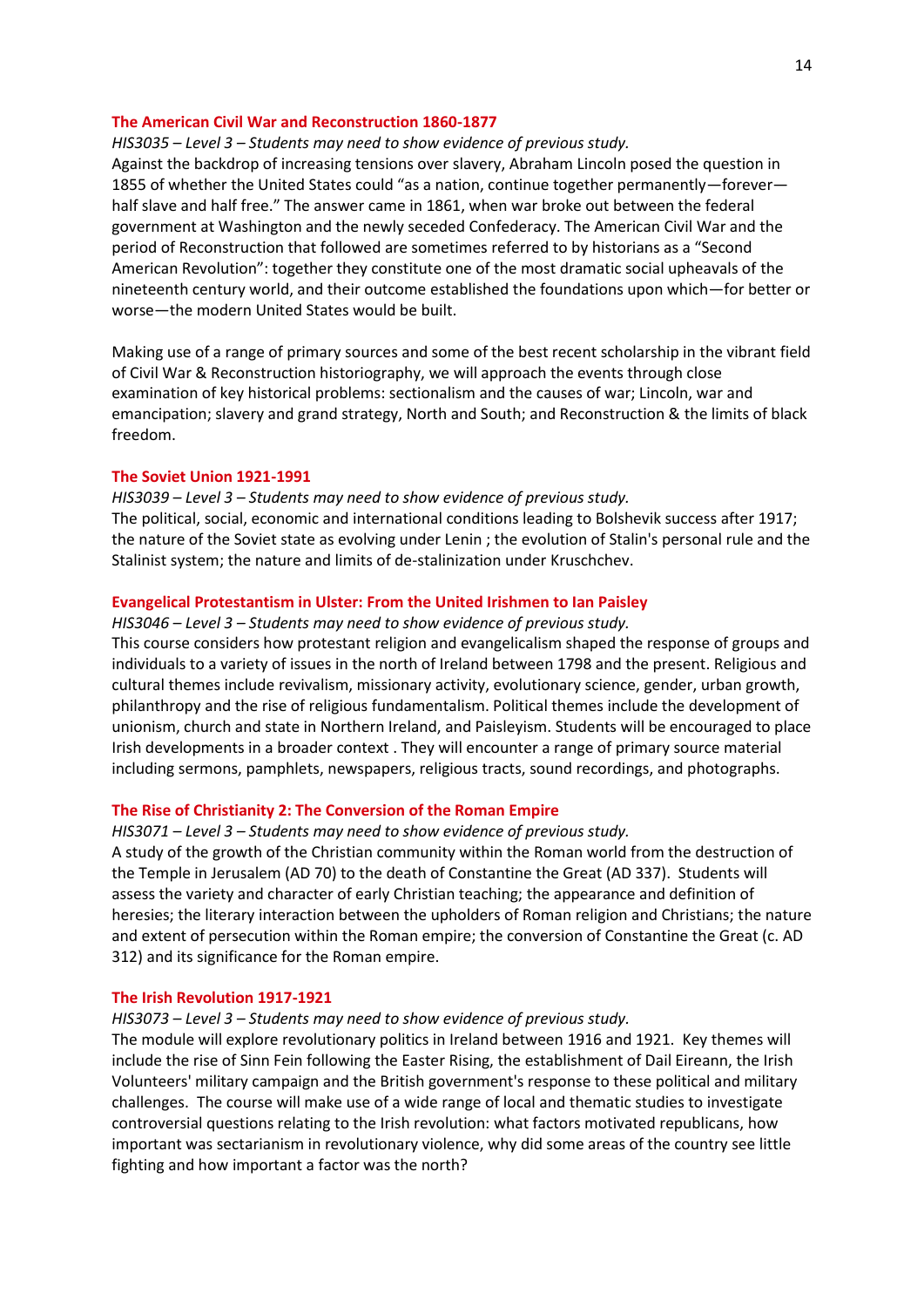#### **Kings, Courts and Culture in Carolingian Europe**

## *HIS3079 – Level 3 – Students may need to show evidence of previous study.*

This module focuses on the pivotal role played by the Carolingians in the intellectual and cultural formation of Europe. To this period, historians traditionally ascribe the following developments: the growth in the production of manuscripts, proliferation of scriptoria and preservation of classical writings. Key topics will be the royal patronage of artistic and literary activity; the vigorous use of Roman and Christian ideology, ritual and imagery; the growing interest in logic in the Carolingian schools; and the appearance of important scholars, philosophers and poets, most famously John Scottus Eriugena.

## **Modern America: The U.S. since 1964**

*HIS3083 – Level 3 – Students may need to show evidence of previous study.*

This module examines the intersection of commerce, transportation networks, and conceptions of leisure in the United States beginning with the opening of the Erie Canal in New York in 1825. Part economic study and part cultural study, the module provides an interdisciplinary examination of how Americans travelled for business and pleasure and how they perceived the relationship between these two seemingly contradictory activities. Americans were going places, both literally and figuratively, as they sought opportunities for prosperity as well as relief from the stress of the market.

#### **Crime and Punishment 19th Century Ireland**

#### *HIS3118 – Level 3 – Students may need to show evidence of previous study.*

This module will focus on various crimes and different forms of punishment in nineteenth-century Ireland. It will consider offences against property and the person, including political offences, arson, murder, infanticide, domestic and child abuse, prostitution and sex offences. The punishment of criminals changed significantly during the nineteenth century and included execution, transportation, and imprisonment. Other suspects were deemed to be insane and were transferred to the so-called lunatic asylum. Much attention was devoted to the ways in which criminals could be punished and reformed before being safely released back into society. In this module, students will explore how female and male suspects, criminals and convicts were treated during this period. Emphasis will also be placed on the interpretation of primary source material relating to crime and punishment in nineteenth-century Ireland.

## **Thatcher's Britain**

#### *HIS3127 – Level 3 – Students may need to show evidence of previous study.*

An examination of the Thatcher era (1979-1990) from political, cultural, social, intellectual and international perspectives. The module will also consider the longer-term, post-1945, development of Thatcherism and its legacy in the 1990s. Topics to be considered include: race and national identity; Britain and the wider world; devolution and local government; economics; party and identity politics; urban unrest; and debates over the nuclear deterrent.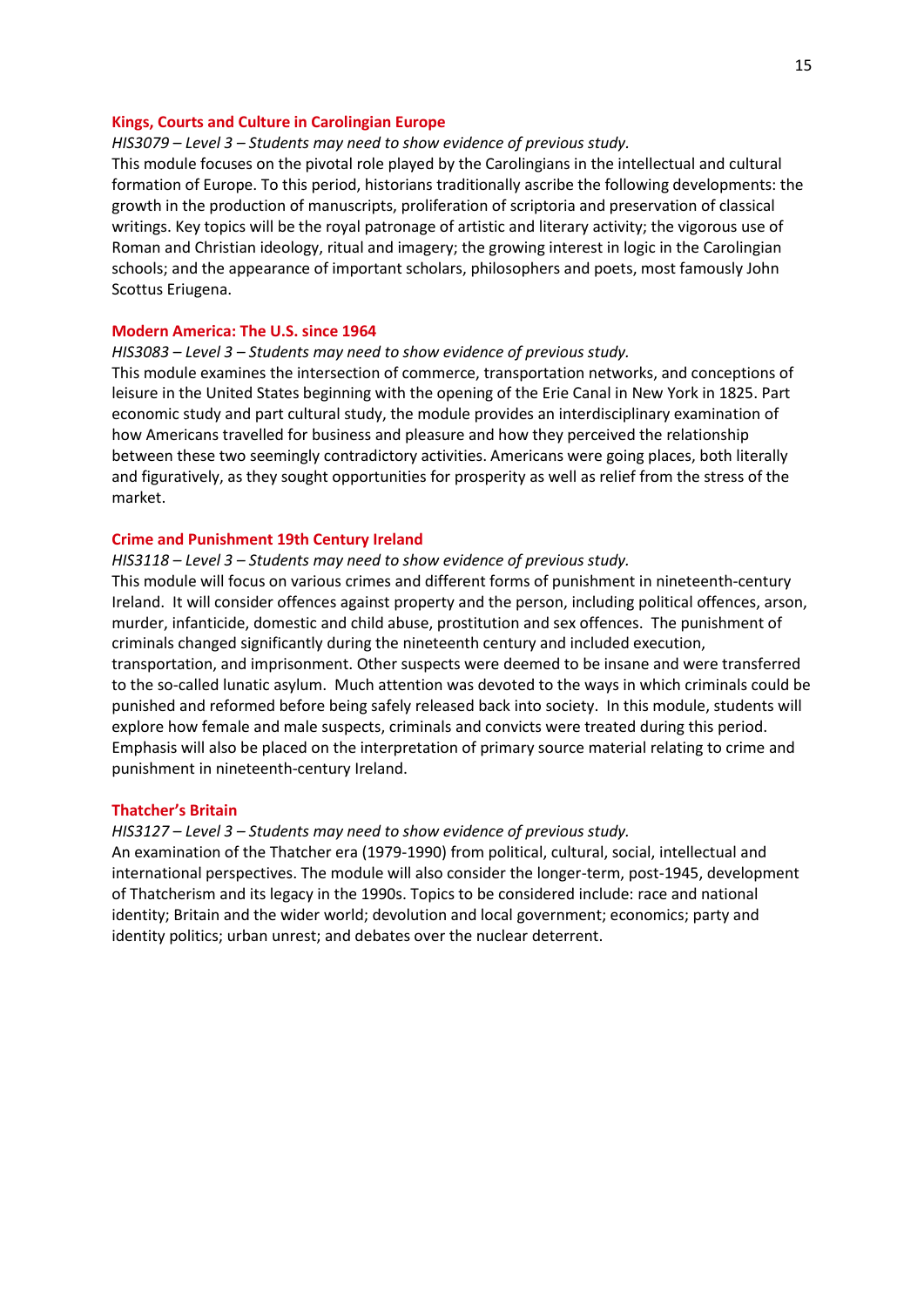## **Sin Cities? Everyday Life in the Modern Metropolis**

#### *HIS3128 – Level 3 – Students may need to show evidence of previous study.*

What, when and - perhaps most importantly - where was modernity? Were cities merely the inactive sites or containers of emerging economic, social and cultural processes, or was urbanity a fundamental part of what it meant to be living in a 'modern age'? 'Sin Cities' explores these questions through the study of metropolitan centres in the Western world between c.1880-1939. You will be taken through urban life in places such as London, New York, Paris and Berlin – and the pleasures, anxieties and identities that they came to represent. The course begins with the latenineteenth century growth of both academic and popular belief in the idea that cities were now somehow different to what had come before – new, shocking, and possibly the end (or maybe the beginning?) of Western society. Following lectures and tutorials range widely across a diverse field of analytical approaches and topics, including: sexuality sub-cultures; shopping and entertainment; miscegenation and 'slumming'; prostitution and 'sexual danger'; and the rise of urban sociology. We will end the module by debating the importance of the 'urban variable', and its value as a distinct category of historical analysis.

## **Pop Culture and Protest in US History**

*HIS3130 – Level 3 – Students may need to show evidence of previous study.* In this module, we will examine critical approaches to the study of American popular culture in the twentieth and early twenty-first centuries. Pop culture has served many purposes in American history, and in this course, we'll examine how different kinds of pop culture—music, fiction, television, film, advertisements, and poetry, to name a few—have been used in the recent past as resistance, or as a means of protesting the contemporary status quo. In particular, we will explore the following questions: Who has produced resistant pop culture in different eras of American history, and with what intentions? How did these cultural producers construct these texts to specific ends? Who has consumed this pop culture in the past, and how did they make sense of the message? What accounts for the changes in protest pop culture over time? As we explore these

questions, we'll also analyse our current culture, and each of you will produce your own protest pop cultural text in accordance with the themes, questions, and types of protest we will discuss this semester.

## **From Slavery to "Say Her Name": Black Women in America**

*HIS3131 – Level 3 – Students may need to show evidence of previous study.*

This course is designed to explore the varied range of experiences of Black women from the earliest times in colonial America in freedom and enslavement until the Civil War formally abolished slavery and continuing in the Nadir and up through the Civil Rights and Black Power movements to the current Black Lives Matter struggle. As many scholars have pointed out, the Black community has never been monolithic and is characterized by much diversity of thought and expression. Some of the richness of the African American experience has been influenced by the time period, region, work, class, religion, identity, and other crucial factors. This course will enable students to explore African American women in all their depth and complexity as cultural creators, leaders, mothers, daughters, educators, workers, friends, feminists, wives, and healers. In this course, we will operate under the premise which historian Deborah Gray White maintained in her classic study, Ar'n't I a Woman? In this landmark study, White pointed out that from the earliest times, the experiences of African American women have been very different from those of Black men although they shared the same race. Similarly, although like white women, they suffered from sexism; they suffered the additional force that racism exerted. Thus, African American women have been burdened by the double oppression of racism and sexism. Throughout the course of the semester, by way of lectures, readings, films, and insightful discussion, we will survey these unique challenges that African American women prevailed through from slavery through emancipation and during the long quest for citizenship and attainment of rights.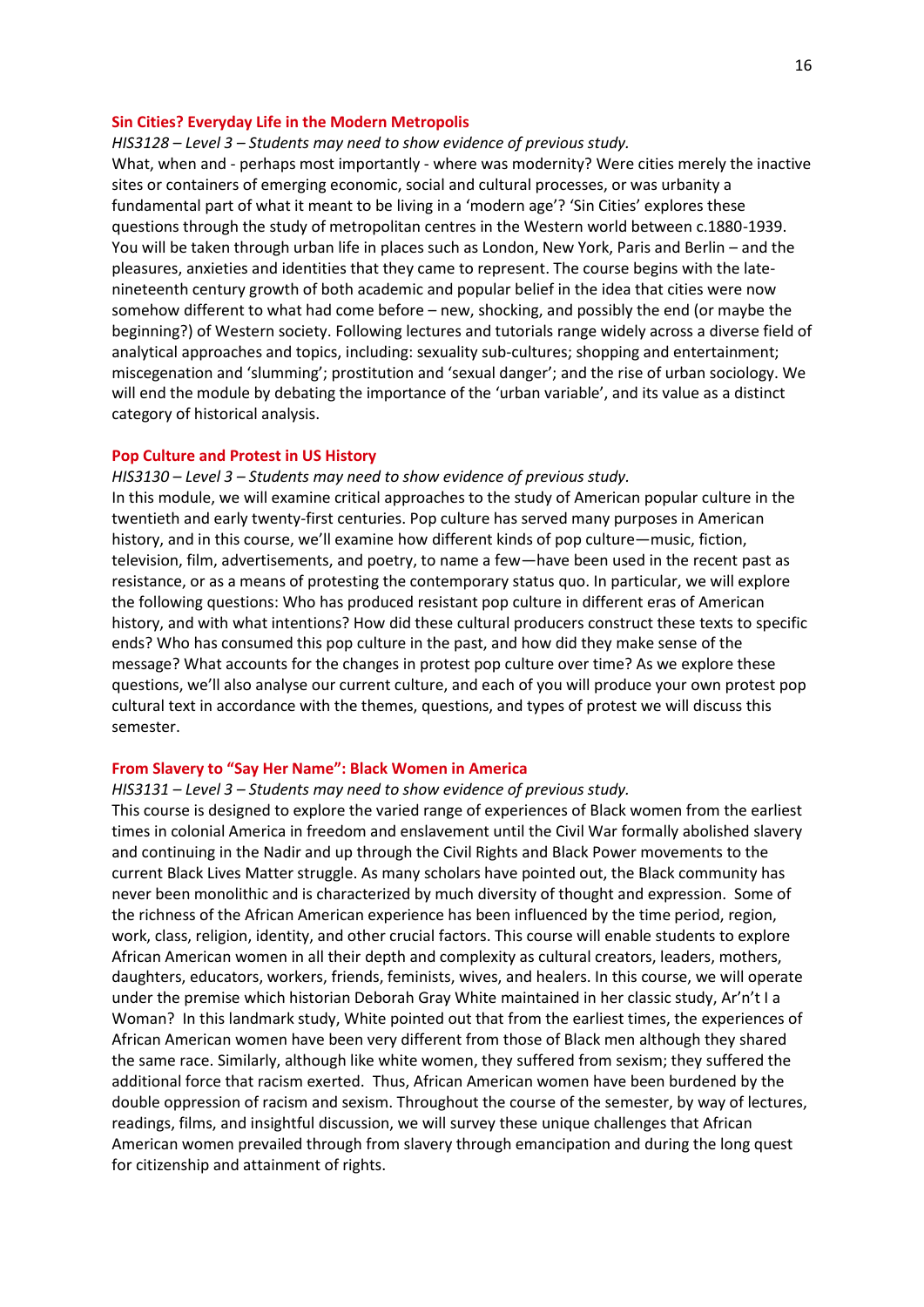#### **Twentieth-Century China**

## *HIS3132 – Level 3 – Students may need to show evidence of previous study.*

This module examines the last century for the most populous country in the world. During that period China experienced far-reaching changes and after a long submission period to the Western powers reaffirmed its central role on the global stage. In terms of political structures, there was a move from empire to republic, and then from a right wing to a left wing mono party rule. In that regard, the century can be split into before and after World War Two, when the leadership of the country was first in the hands of the Chinese Nationalist Party led by Sun Yatsen and then Chiang Kaishek, and since 1949 by the Chinese Communist Party led by Mao Zedong, then Deng Xiaoping and his successors. The twentieth century for China also witnessed epochal changes regarding society and culture, including the New Cultural Movement, the May Four Movement, the emancipation of women, and opposition to Confucian values. The course also presents the intricate foreign policy, which passed from a tributary system, to Japanese occupation, to a central player of the Cold War in Asia, and to a central player in the globalized world of today.

### **Cultures of Knowledge in Eighteenth-Century Britain and Ireland**

*HIS3135 – Level 3 – Students may need to show evidence of previous study.* This module examines diverse cultures of knowledge in a period of time that is best known for the 'Enlightenment', a rapidly expanding print media and new developments in human understanding of the natural world. History has traditionally told a story that foregrounds the 'great men of science' and male activity in the 'public sphere' of institutions, universities, clubs and societies. However, this only reveals one part of the intellectual activity that took place at all levels of eighteenth-century society. Here, curious tradesmen, enquiring housewives and skilled servants are all subjects worthy of our attention. In an era of rising rates of literacy and booming print production, previously excluded groups could engage with the cultural and intellectual debates of their time. These motivated individuals could also communicate easily with each other through letter-writing, which enjoyed increased popular use and an enlarged infrastructure of post roads and post offices. This module will take us to different spaces and places of intellectual work, including homes, gardens, manufactories and artisanal workshops. To uncover hidden histories of intellectual life, a wide range of sources will be used, including objects, buildings, literature and life writing alongside more traditional archival records. By employing a more inclusive definition of 'intellectual work' – the important contributions of those individuals who made things, perfected techniques, collected artefacts and recorded the weather can all be considered as part of a diffuse and diverse eighteenthcentury intellectual world.

#### **Diaspora: Irish 19th-century migration**

## *HIS3137 – Level 3 – Students may need to show evidence of previous study.*

This module investigates the making of the Irish diaspora; explores factors that led unprecedented numbers of Irish migrants to permanently leave the country of their birth in the course of the 19th century and comparatively assesses the often challenging experiences of Irish migrants in the leading host societies of Britain, the United States and Australia. It also assesses the Irish migrant outflow against the backdrop of European migration to ascertain the distinctive features of Irish 19th-century migration. Course contents: Week 1 Introduction to migration history Week 2 The Scattering: the Irish case study Week 3 The key features of a diaspora Week 4 Pre-famine migratory patterns Week 5 Famine migration Week 6 Post-famine migration Week 7 Women and Irish migration Week 8 Host society analysis I: Britain Week 9 Host society analysis II: The United States Week 10 Host society analysis III: Australia - convict migration Week 11 Host society analysis IV: Australia - free settler migration